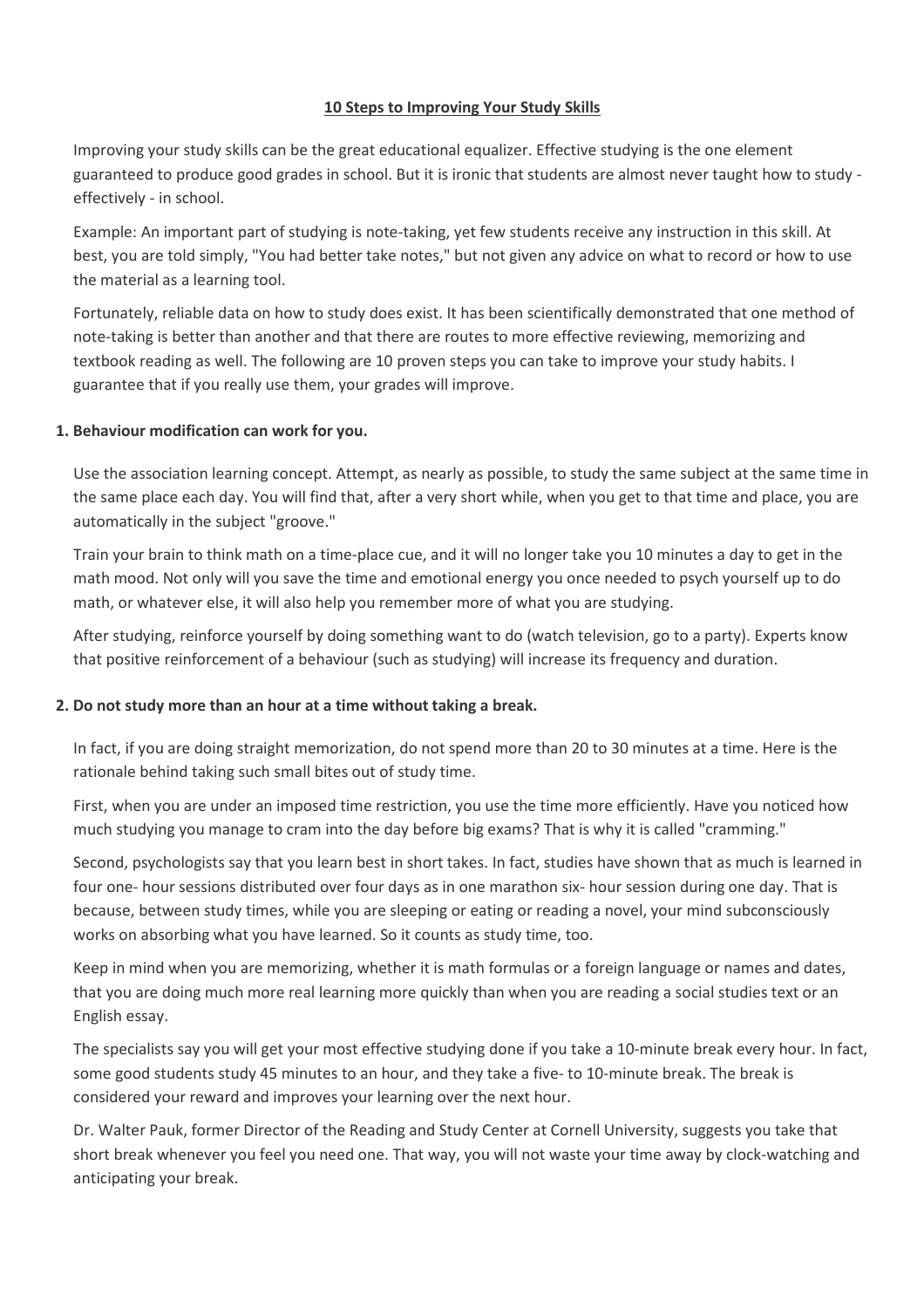Another technique for keeping your mind from wandering while studying is to begin with your hardest or least favourite subject and work toward the easiest and/or the one you like best. Thus, your reward for studying the least favourite or hardest is studying the subject you like best. Try it; it works.

# **3. Separate the study of subjects that are alike.**

Brain waves are like radio waves. If there is not enough space between input, you get interference. The more similar the kinds of learning taking place, the more interference. So, separate your study periods for courses with similar subject matter. Follow your studying of math with an hour of Spanish or history, not chemistry or statistics.

### **4. Do not study when you are tired.**

Psychologists have found that everyone has a certain time of day when he or she gets sleepy. Do not try to study during that time (but do not go to sleep either - it hardly ever refreshes). Instead, schedule some physical activity for that period, such as recreation. If you have a stack of schoolwork, use that time to sort your notes or clear up your desk and get your books together or study with a friend.

# **5. Prepare for your class at the best time.**

If it is a lecture course, do your studying soon after class; if it is a course in which students are called on to recite or answer questions, study before class. After the lecture, you can review and organize your notes. Before the recitation classes, you can spend your time memorizing, brushing up on your facts and preparing questions about the previous recitation. Question-posing is a good technique for helping the material sink in and for pinpointing areas in which you need more work.

### **6. Use the best note-taking system for you.**

Quite a bit of research has been done on note-taking, and one system has emerged as the best. Use 81/2-by-11 inch loose-leaf paper and write on just one side. (This may seem wasteful, but it is one time when economizing is secondary.) Take the time to rule your page as follows:

- a. If the course is one in which lecture and text are closely related, use the 2-3-3-2 technique: Make columns of two inches down the left-hand side for recall clues, three inches in the middle for lecture notes and three inches on the right side for text notes. Leave a two-inch space across the bottom of the page for your own observations and conclusions. See Figure 20 (Three-Column Note-Taking System).
- b. If it is a course where the lectures and the reading are not closely related, use separate pages for class notes and reading notes, following the 2-5-1 technique: Two inches at left for recall clues, five in the middle for lecture notes and an inch at the right for observations and conclusions. (After a while, you will not need to draw actual lines.)

You have most likely taken your lecture notes in the form that evolved during your years of schooling. You have also probably evolved your own shorthand system, such as using a "g" for all "-ing" endings, an ampersand (&) for "and," and abbreviations for many words (e.g., govt. for government and evaptn. for evaporation).

The recall clue column is the key to higher marks. As soon as possible after you have written your notes, take the time to read them over - not studying them, just reading them. Check right away, while it is all still fresh, to see whether you have left out anything important or put down anything incorrectly, and make changes.

After reviewing what you have written, set down recall clue words to the topics in your notes. These clue words should not repeat information but should designate or label the kind of information that is in your notes. They are the kind of clues you would put on "crib sheets."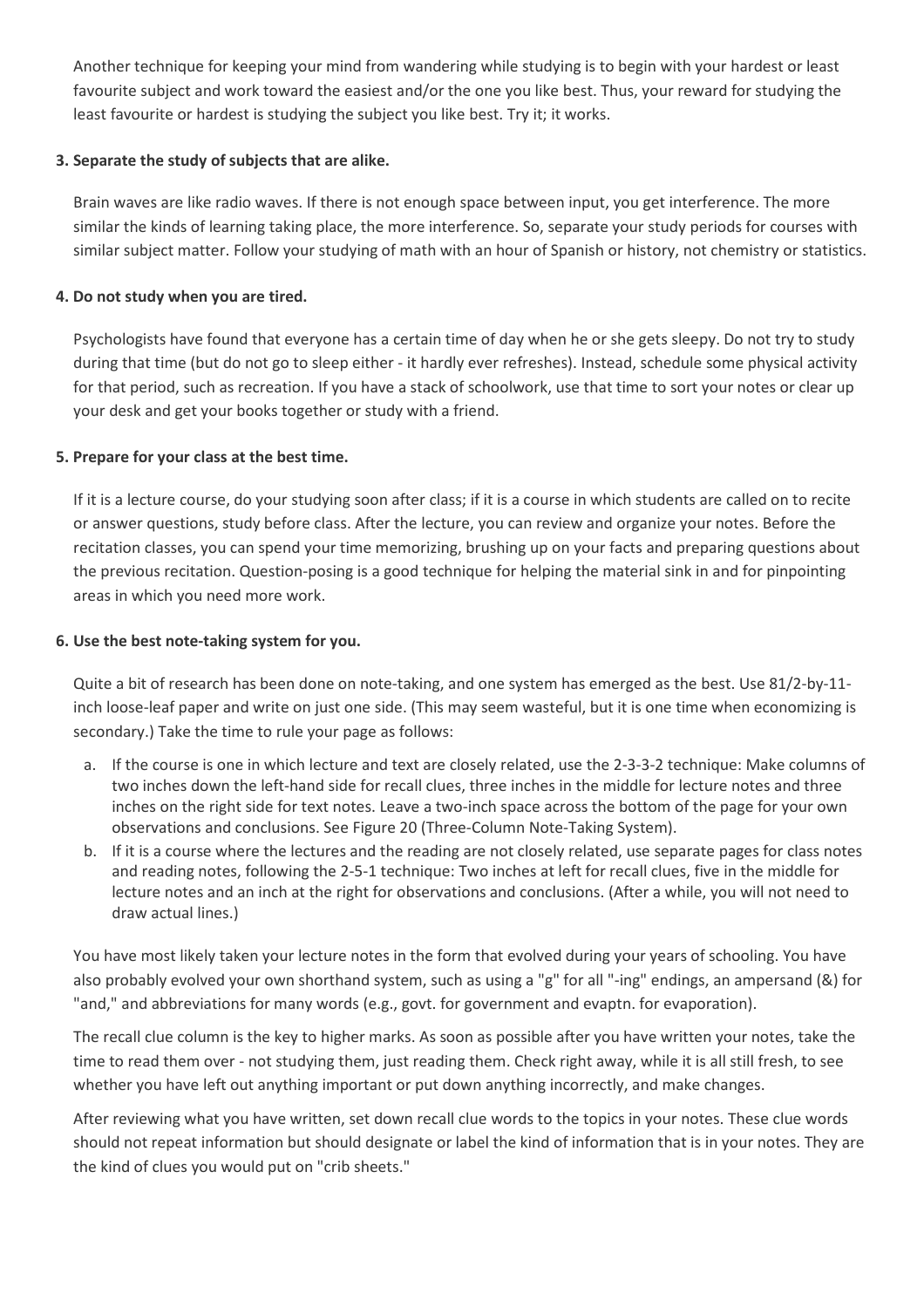**Example:** To remember the information contained so far in this section on note-taking, you need just the following clues: 8 1/2-by-11, loose-leaf, one side: 2-3-3-2 or 2-5-1. As you can see, they are simply memory cues to use later on in your actual studying.

Dr. Robert A. Palmatier, Assistant Professor of Reading Education at the University of Georgia, suggests that you study for tests in the following manner:

- Take out your loose leaf pages and shift them around so the order makes the most sense for studying.
- Choose the first page and cover up the notes portion, leaving visible just the clues. See if you can recall the notes that go with the clues. As you get a page right, set it aside.
- If you are going to be taking a short-answer test, shuffle your note pages so that they are out of order. (That is why it is important to use just one side of the paper.) "This approach provides for learning without the support of logical sequence," Dr. Palmatier says, "thus, closely approximating the actual pattern in which the information must be recalled.'
- If you are going to be taking an essay test, you can safely predict that "those areas on which the most notes are taken will most often be the areas on which essay questions will be based."

The beauty of the "recall clue word" note-taking method is that it provides a painless way to do the one thing proved to help you remember what you have learned - actively thinking about the notes and making logical sense of them in your mind. If, instead, you just keep going over your recorded notes, not only will you get bored, but you will be trying to memorize in the worst way possible.

# **7. Memorize actively, not passively.**

Researchers have found that the worst way to memorize -- the way that takes the most time and results in the least retention -- is to simply read something over and over again. If that is the way you memorize, forget it. Instead, use as many of your senses as possible.

- Try to *visualize* in concrete terms, to get a picture in your head. In addition to sight use sound: Say the words out loud and *listen* to yourself saying them.
- Use association: Relate the fact to be learned to something personally significant or find a logical tie-in.

**Examples**: When memorizing dates, relate them to important events, the dates of which you already know. Use mnemonics: For example, the phrase "Every good boy does fine,", is used for remembering the names of the musical notes on the lines of the treble clef. Use acronyms, like OK4R, which is the key to remembering the steps in the reading method outlined in number 8, below.

### **8. Read and study at the same time.**

It really takes less time in the long run! Read with a purpose. Instead of just starting at the beginning and reading through to the end, you will complete the assignment much faster and remember much more if you first take the time to follow the OK4R method devised by Dr. Walter Pauk:

- **Overview** Read the title, the introductory and summarizing paragraphs and all the headings included in the reading material. Then you will have a general idea of what topics will be discussed.
- **K Key Ideas** Go back and skim the text for the key ideas (usually found in the first sentence of each paragraph). Also read the italics and bold type, bulleted sections, itemizations, pictures and tables.
- **R1- Read** -your assignment from beginning to end. You will able to do it quickly, because you already know where the author is going and what he/she is trying to prove.
- **R2 Recall** Put aside the text and say or write, in a few key words or sentences, the major points of what you have read. It has been proven that most forgetting takes place immediately after initial learning. Dr. Pauk says, "One minute spent in immediate recall nearly doubles retention of that piece of data!"
- **R3 Reflect** The previous step helps to fix the material in your mind. To cement it there forever, relate it to other knowledge; find relationships and significance for what you have read.